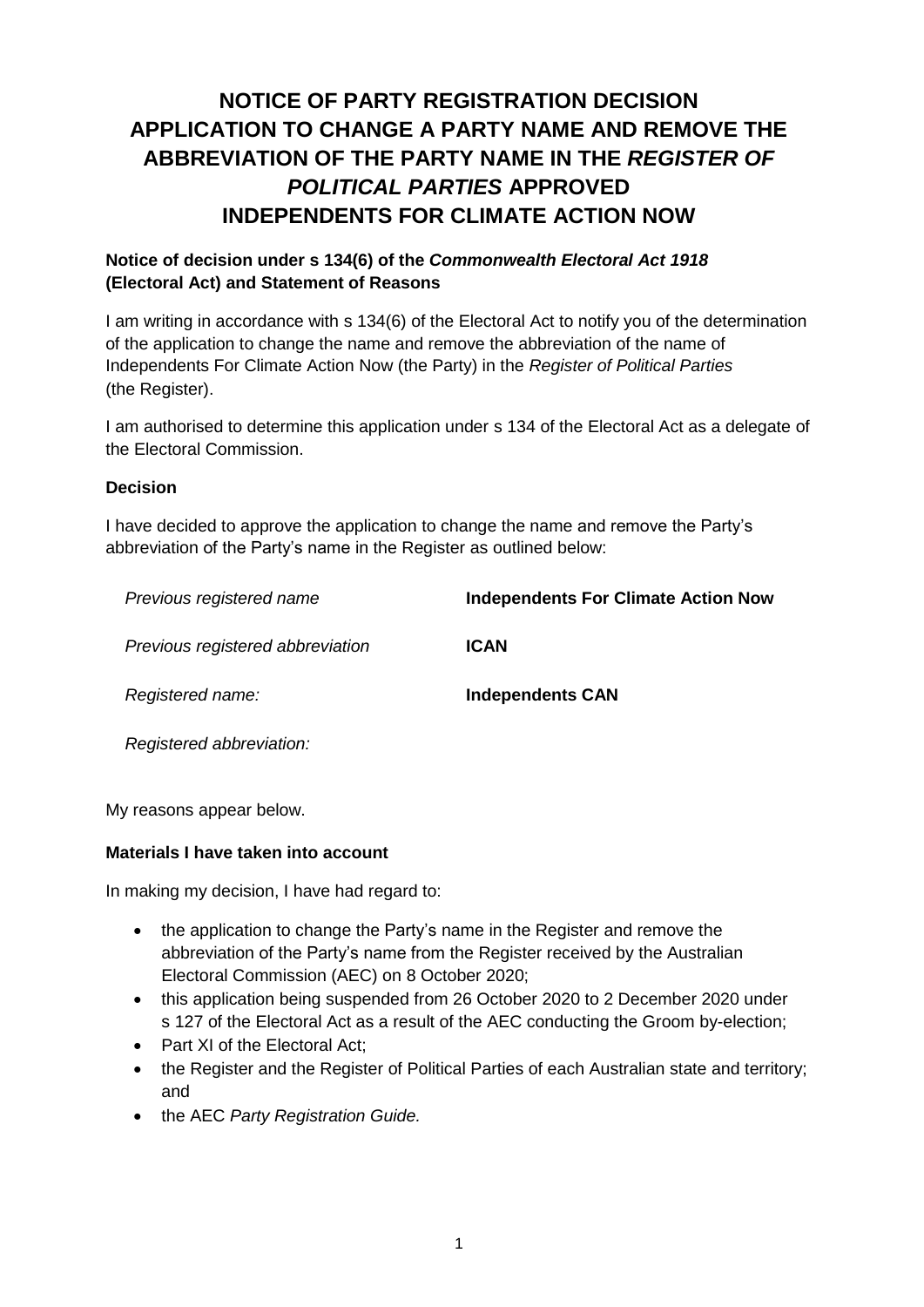## **Findings of Fact**

On the material before me, I make the following findings:

## Party name

The proposed name Independents CAN

- does not comprise more than 6 words;
- is not obscene;
- is not the name, or an abbreviation or acronym of the name of another political party (not being a political party that is related to the Party) that is a recognised political party;
- does not so nearly resemble the name, abbreviation or acronym of the name of another political party (not being a political party that is related to the Party) that is a recognised political party that it is likely to be confused with or mistaken for that name or that abbreviation or acronym;
- is not one that a reasonable person would think suggests a connection or relationship exists between the Party and a registered party;
- does not comprise the words "Independent Party"
- does not contain the word "Independent" and the
	- o name, or abbreviation or acronym of the name of a recognised political party; or
	- o matter that so nearly resembles the name or an abbreviation or acronym of a recognised political party that the matter is likely to be confused with or mistaken for that name or that abbreviation or acronym.

Accordingly, on the basis of the materials before me, I am satisfied that the Party's proposed name meets the requirements of s 129 of the Electoral Act.

## Legislative framework – written particulars

Subsection 132(7) of the Electoral Act provides that the Electoral Commission shall not register a political party unless it has considered any particulars submitted objecting to a party's registration, and any reply to particulars that may have been submitted. Section 132 of the Electoral Act also outlines the requirements for submitting and processing objections to an application.

Paragraph 132(2)(b) of the Electoral Act provides that a person can only submit written particulars objecting to an application (or a logo in the case of point (iv)) on the following grounds:

- (i) the application does not relate to an eligible political party; or
- (ii) the application is not in accordance with s 126 of the Electoral Act; or
- (iii) the application should be refused under s 129 of the Electoral Act; or
- (iv) the Electoral Commission should refuse to enter a logo of the Party in the Register under s 129A of the Electoral Act.

On 23 October 2020, the application was advertised in 10 major newspapers circulating in each State and Territory of Australia and published on the AEC website. The advertised closing date for objections was 23 November 2020. The application was suspended from 26 October 2020 to 2 December 2020 under s 127 of the Electoral Act as a result of the Groom by-election. The objection period was extended accordingly to 31 December 2020.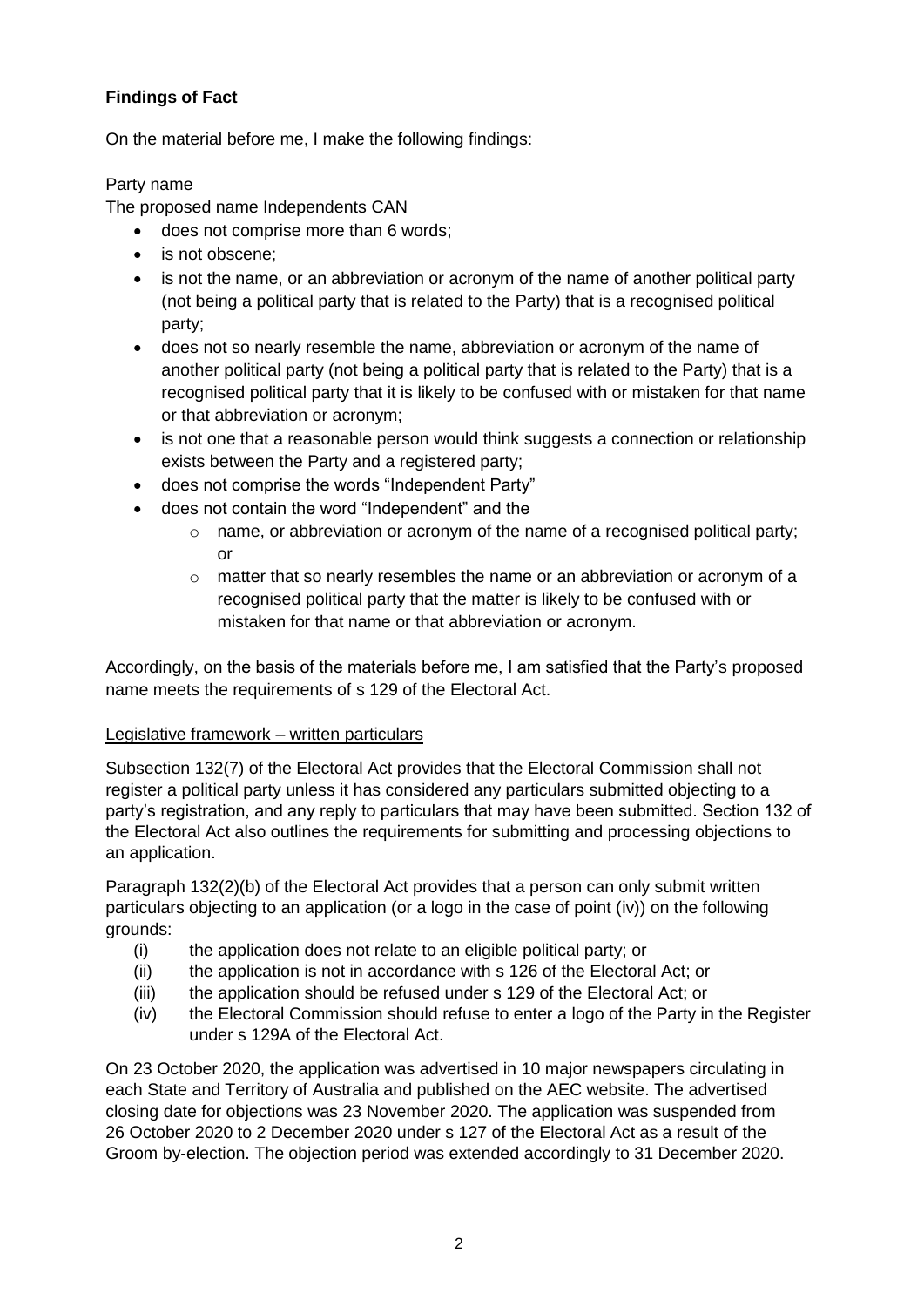The AEC received written particulars from one person objecting to the Party's application. I determined that the written particulars submitted failed to meet the requirement of containing a valid ground of objection set out in s 132(2)(b) of the Electoral Act.

Other procedural application requirements

The application to change the name and remove the abbreviation of the Party:

- was in writing, signed by three members of the Party;
- set out the name and address of the applicants and particulars of the capacity in which each applicant makes the application; and
- was accompanied by a fee of \$500.

Accordingly, I am satisfied that the application to change the name and remove the abbreviation of the Party meets the requirements of ss 134(1)(b) and 134(2) of the Electoral Act.

## **Review rights**

Under s 141(2) of the Electoral Act, a person (including an organisation) affected by the decision who is dissatisfied with the decision may make a written application to the Electoral Commission for internal review of this decision within 28 days after the day on which the decision first comes to the notice of that person. There is no fee payable for requesting an internal review.

Requests for review of this decision should be addressed to Mr Tom Rogers, Australian Electoral Commissioner, and emailed to [commission.secretariat@aec.gov.au](mailto:commission.secretariat@aec.gov.au) or by post to Locked Bag 4007, Canberra City ACT 2601.

## How do I request an internal review?

In accordance with ss 141(2) and 141(3) of the Electoral Act, an application for review must:

- be in writing;
- specify the name of the applicant; and
- set out the reasons for making the application.

If you wish to apply for additional time beyond the 28 days to make an application for review of the delegate's decision, please also include the reasons for the application for additional time.

## Who conducts an internal review?

The Electoral Commission, which is comprised of three members, the Australian Electoral Commissioner, a judicial member and a non-judicial member, conducts internal reviews.

Under s 141(4) of the Electoral Act, the Electoral Commission review an application for review and make a decision to either:

- affirm the decision under review;
- vary the decision under review; or
- set aside the decision under review and make a decision in substitution for the decision set aside.